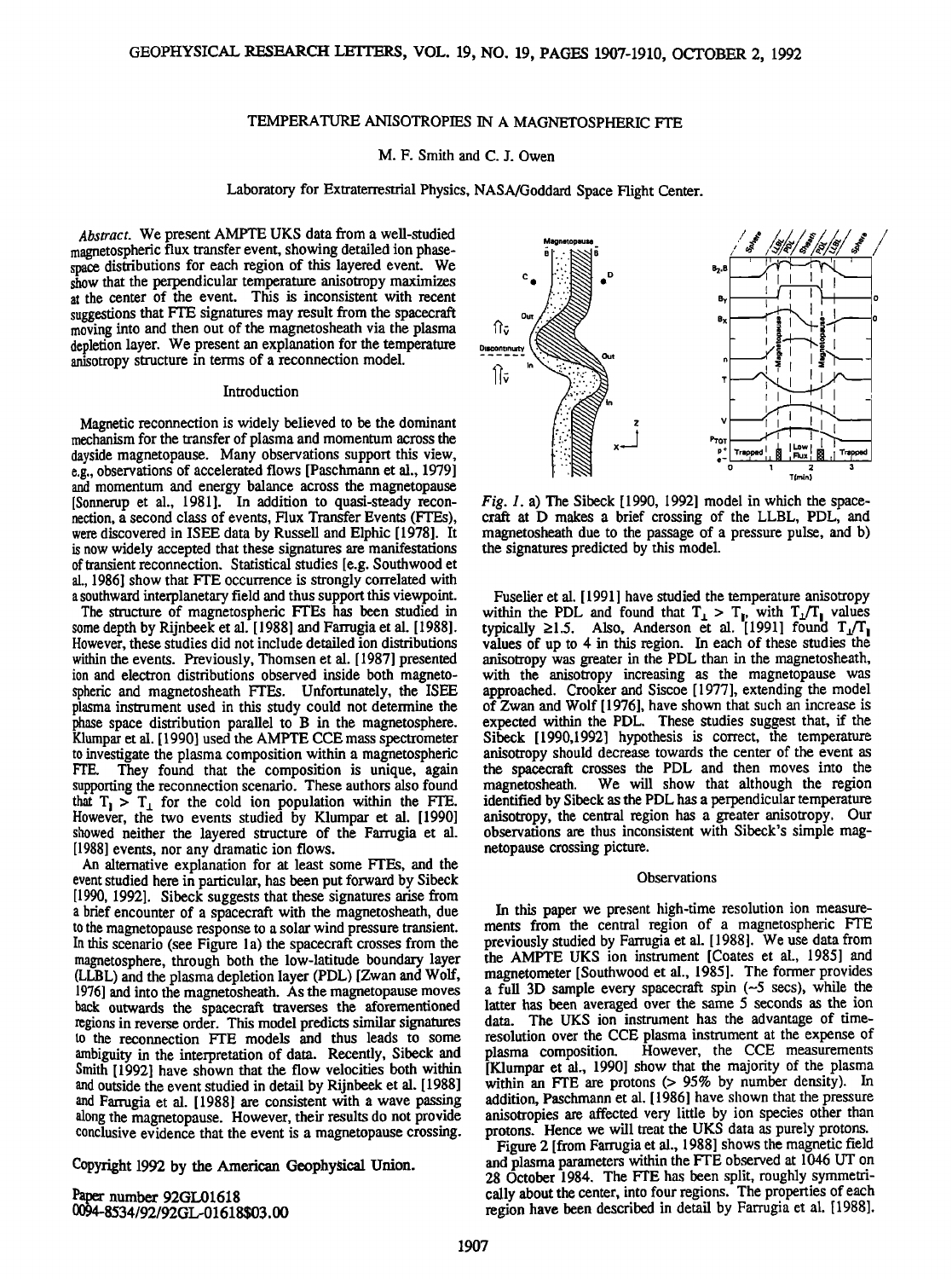

Fig. 2. Data from AMPTE UKS for day 302 of 1984. The panels, from the top, are: Plasma  $\beta$ ; ion (thin line) and electron (thick line) densities in the range  $10 eV - 20 keV$ ; ion (thin line) and electron (thick line) partial densities for energies  $\geq 10$ keV; ion (thin line) and electron (thick line) temperatures; ion flow velocity; 3 components of the B field in boundary normal coordinates; the total field strength; and the B field angle in the LM plane (after Farrugia et al. [1988]). Note the similarities between the signatures and those predicted in Figure 1b.

Summarizing their conclusions, region 1 is the field line draping region with a magnetospheric plasma population and the field and flow perturbed in accordance with MHD. In region 2 the ion population characteristics are intermediate between those in the magnetosheath and magnetosphere, while the electrons stream bidirectionally along what are thought to be newly reconnected field lines. In region 3 the field strength maximizes, and the plasma is sheath-like, but at a reduced density. Finally, in region 4 the plasma is fully sheath-like in terms of both density and temperature. Note the similarity between these parameters and those predicted by Sibeck [1990] (Figure 1b).

In Figure 3 we show four phase-space density (PSD) plots of the ion data taken at different times within this FTE. We have followed the method of Smith and Rodgers [1991] and compressed the data into 2D by integrating the full 3D distribution onto a plane. The perpendicular velocity is preserved so the resulting PSD is not distorted in any way. The x-axis of the plot is parallel to the 5s averaged B-field direction, while the yaxis is chosen such that the GSE x-direction is contained within the plane of the plot. Figure 3a (1045:20) shows the distribution from region 2 on the inbound leg of the spacecraft traversal through the FTE; Figure 3b (1045:46 UT) is from region  $3 \text{ on}$ the inbound leg; Figure 3c (1046:12 UT) from region 4; and Figure 3d (1046:37 UT) from region 3 on the outbound leg. The contour levels and velocity scales have been chosen to show both magnetospheric and magnetosheath populations in Figure 3a, but only the sheath population (as there is no significant magnetospheric population) in Figures 3b-d.

The PSD plot for region 2 (Figure 3a) shows a virtually isotropic population of both magnetospheric and magnetosheath plasma. By the start of region 3 inbound (Figure 3b) the magnetospheric plasma has disappeared and we see only sheathlike plasma at a reduced density. The plot clearly shows a temperature anisotropy with  $T_1/T_1 \approx 1.6$ . Figure 3c, from the core of the FTE (region 4), again shows a temperature anisotropy,  $T_1/T_1 \approx 2.2$ , and a higher density than region 3. Finally, Figure 3d shows a distribution from region 3 on the outbound leg. Again there is a temperature anisotropy with  $T_1/T_1 \approx 1.9$ .



Fig. 3. Ion phase space distributions at a) 10:45:20 in region 2 (top left); b) 10:45:46 in region 3 inbound (top right); c) 1046:12 in region 4 (bottom left); and d)  $10:46:37$  in region 3 outbound (bottom right).

In Figure 4, shown as the dashed line, we have taken a cut through the region 2 distribution (1045:20) along the  $y = 0$  axis, i.e. parallel to B. This data is compared in the figure to similar cuts taken in the field line draping region (1045:04, solid line) and on the region 2/region 3 boundary (1045:30, dot-dashed line). As the spacecraft moves from region 1 into region 2 the high energy magnetospheric plasma disappears. At the same time low density sheath plasma appears, first at the upper end of the typical sheath energy range (e.g. 1045:20). By 1045:30, the sheath population is evident across its full energy range albeit at lower densities. In Figure 5b we show the variation of the temperature anisotropy throughout regions 2, 3 and 4 of the FTE. Note that region 2 contains a mixture of magnetospheric and magnetosheath plasma resulting in an almost isotropic distribution. However, it is clear that the perpendicular temperature anisotropy is larger in region 4 than in region 3. Investigation of the individual temperature components (Figure 5c) shows that  $T_{\perp}$  is relatively constant throughout regions 3 and 4. However,  $T_1$  decreases through region 3 inbound and region 4 and then increases across region 3 outbound. The anisotropy peak in region 4 thus results from a reduction in  $T_r$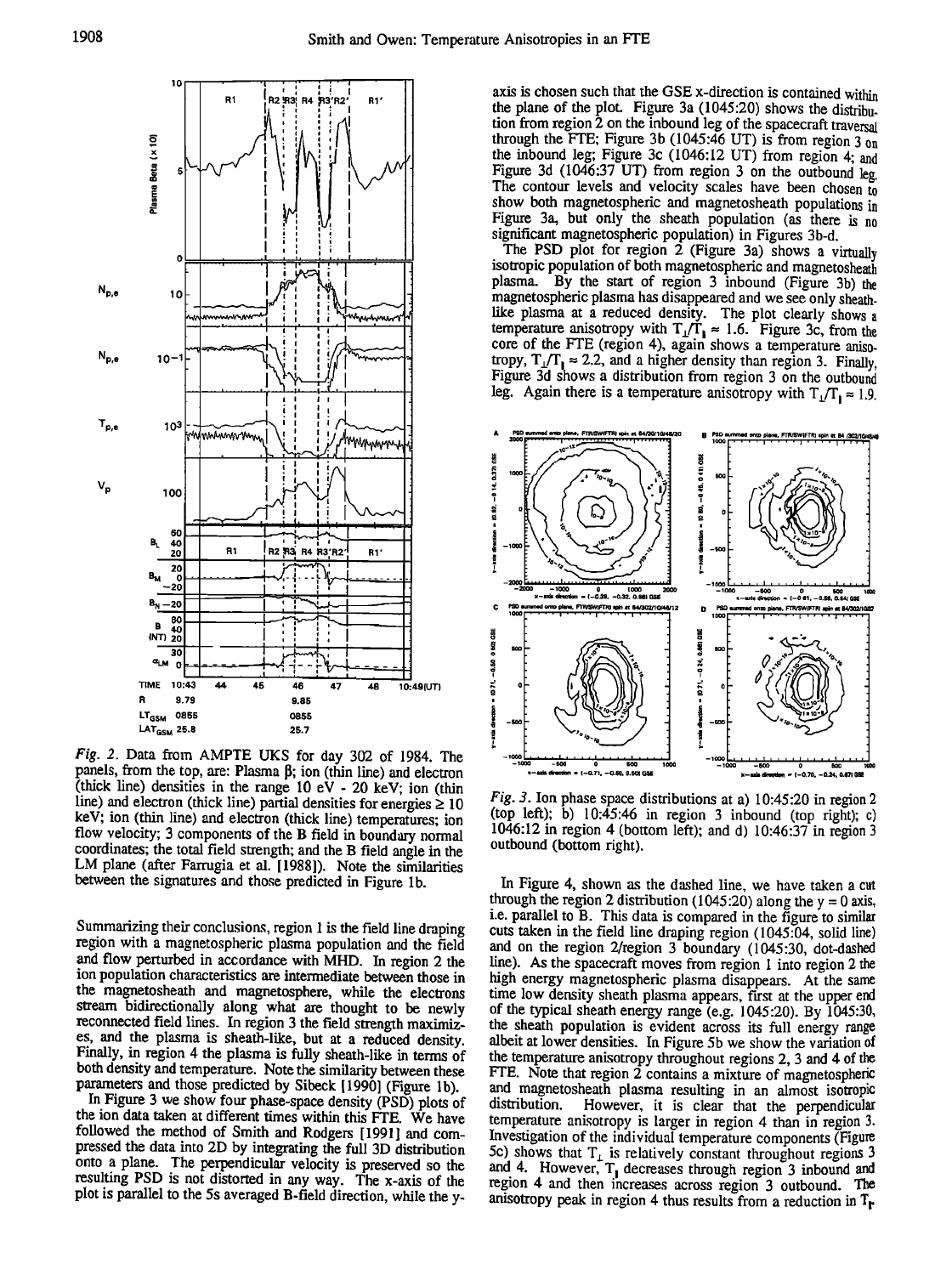

**Fig. 4. Cuts through the PSDs along the y = 0 axis for 10:45:04 (region 1, solid line), 10:45:20 (region 2, dashed line), and 10:45:30 (region 2/3 boundary, dot-dashed line).** 



**Fig. 5. a) Schematic variation of the temperature anisotropy (linear scale) in regions 3 and 4 predicted by Sibeck [1990, 1992]; b) the measured anisotropy inthese regions; c) parallel (solid line) and perpendicular (dashed line) temperatures; and d) parallel (solid line) and perpendicular (dashed line) velocities.** 

**The parallel velocity (Figure 5d) clearly peaks in region 4 at ~130 km s '•. The perpendicular velocity is approximately**  constant, with the exception of a large flow burst in region 2 **outbound. This burst was noticed by Farrugia et al. [ 1988] and**  has been discussed by Sibeck and Smith [1992].

### **Discussion**

**The temperature anisotropies measured inboth regions 3and**  <sup>4</sup> of this FTE  $(T_1 > T_1)$  are opposite to those found by Klumpar et al. [1990]. However, their events show no layered **structure and had virtually zero flow. As the event studied here**  is typical of the UKS events studied by Farrugia et al. [1988], **we would expect the anisotropy structure shown in Figure 5 to be typical. However, firmly establishing this is difficult due to instrumental considerations: even for this event, one of the longest duration events seen by UKS, the number of unaliased 3D plasma measurements within the various regions is small.**  Statistical confirmation of the plasma structure must thus wait. **However, we can use the above measurements to test whether this observed signature is consistent with transient reconnection and/or a brief crossing into the magnetosheath.** 

**The temperature anisotropy structure required by the Sibeck [1990,1992] pressure pulse model is shown schematically in Figure 5a, where the regions 3 and 4 of the FTE have been**  identified with the PDL and magnetosheath. As the cone angle of the IMF is less than 45° at this time [Sibeck, 1992], a **perpendicular temperature enhancement in the magnetosheath is expected [Noerdlinger, 1964]. Indeed, both regions 3 and 4 do show a perpendicular anisotropy which would appear to be consistent with these assumptions. However, the measured temperature anisotropy varies in the opposite manner to that required by the Sibeck model as the spacecraft traverses between the two regions. Also, region 3 has no streaming hot ion population leaking out of the magnetosphere as observed in the PDL by AMPTE CCE [Fuselier et al., ! 991 ]. Hence, on the basis of current understanding, region 3 does not correspond to the PDL, and we conclude that this event cannot be interpreted as a simple crossing of the spacecraft into the magnetosheath.** 

**On the basis of the temperature anisotropies alone, this event cannot be clearly identified as reconnection associated, as there are at present no predictions for the temperatures expected inside an FTE. However, the data can be interpreted in terms of motion through a number of layers resulting from reconnection at the dayside magnetopause. Clearly, as pointed out by Farrugia et al. [1988], region 1 is the draping region. We identify region 2 as the electron boundary layer, where the field lines are newly opened. On entry to region 2 we first see the**  loss of magnetospheric ions coming from the X-line direction, **and then the loss of those coming from the ionosphere as the flux tube empties of high-energy plasma. The only sheath particles seen at first are streaming electrons, which have mirrored in the ionosphere and thus show a bidirectional flow.** 

**Further into region 2 some high energy magnetosheath ions are seen. These ions are likely to constitute the edge of the ion boundary layer [Gosling et al., 1990]. Curiously, these sheathlike ions have virtually no bulk flow along the field line. These are unlikely to be diffusing from region 3 (older reconnected**  field lines with more of a sheath population at lower velocities) **as the width of region 2, based on the perpendicular velocities in the center of the event, is a few hundred ion gyroradii. The region 2/region 3 boundary is signified by a large shear in the magnetic field which we associate with an Alfven wave propagating from the X-line. Thus, the sheath ions in region 2 must have had speeds exceeding the Alfven speed and may have been partially scattered by this wave.** 

**After the field shear we see, in region 3, a D-shaped magnetosheath-like ion distribution characteristic of reconnection. The flattened shape of the distribution in the parallel directions comes from two effects: i) the sheath itself has a perpendicular temperature anisotropy and ii) only those ions with a parallel velocity greater than the de Hoffman-Teller velocity can get through the magnetopause. This second effect causes the distribution to be D-shaped [Cowley, 1982; Smith and Rodgers, 199!], and results in an increase in the parallel bulk flow velocity. Region 4 again has a D-shaped distribution although the parallel flow velocity is larger in this region. This may be due to older reconnected field lines being picked up by an increasing sheath flow as they move away from the reconnection site (the ion flow speed depending on both the sheath Alfven speed and flow speed [e.g. Cowley and Owen, 1989]). Thus, we identify both regions 3 and 4 as reconnection layers**